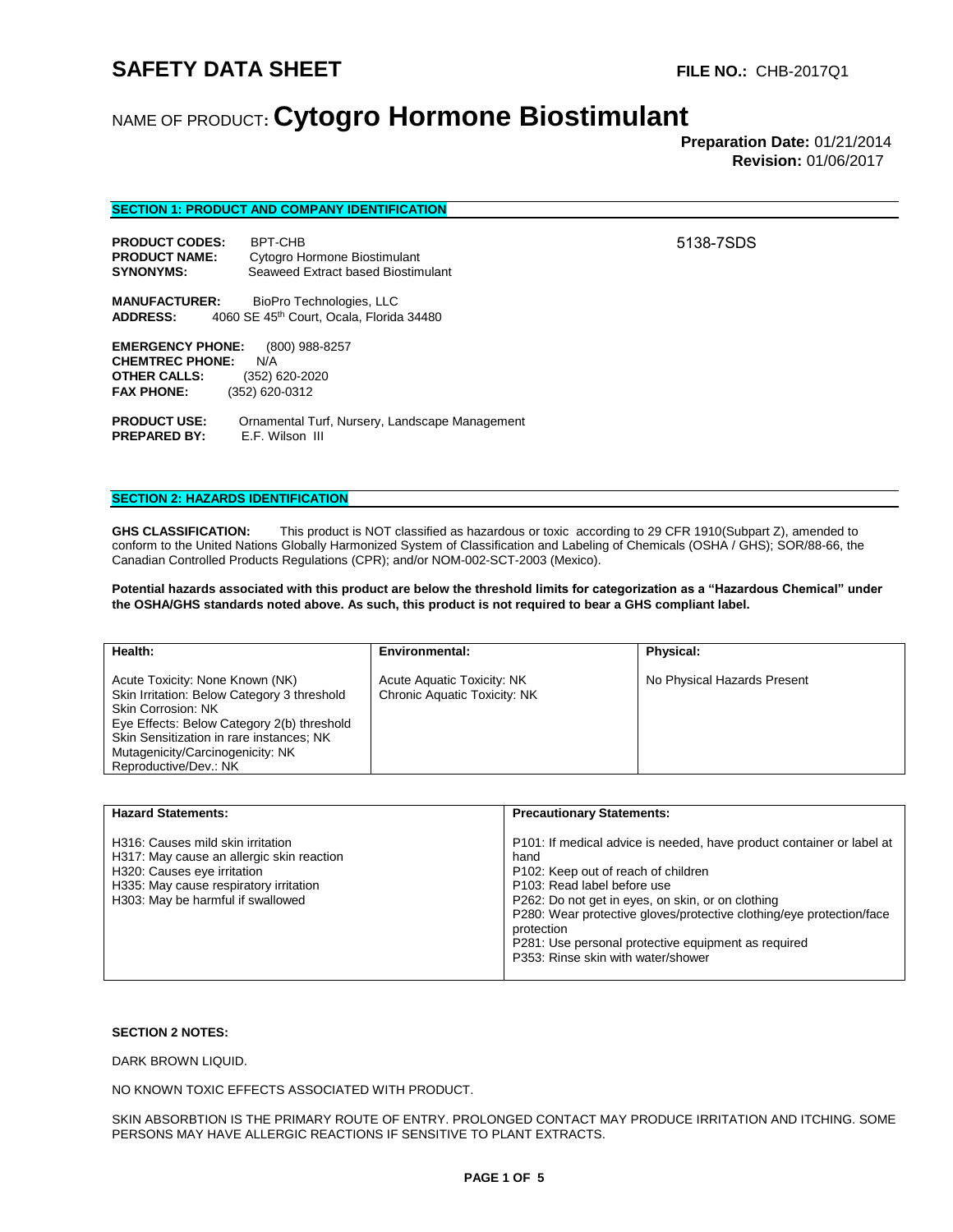# NAME OF PRODUCT**: Cytogro Hormone Biostimulant**

 **Preparation Date:** 01/21/2014 **Revision:** 01/06/2017

## **SECTION 3: COMPOSITION/INFORMATION ON INGREDIENTS**

### **INGREDIENTS:**

A PROPRIETARY BLEND OF SEAWEED EXTRACTS UTILIZING CYTOKININ AS ACTIVE INGREDIENT

NO REPORTABLE QUANTITIES OF HAZARDOUS INGREDIENTS ARE PRESENT.

SARA 313 REPORTABLE - \*\*\*NO TOXIC CHEMICAL(S) SUBJECT TO THE REPORTING REQUIREMENTS OF SECTION 313 OF TITLE III AND 40 CFR 372 ARE PRESENT.\*\*\*

### **SECTION 2 NOTES:**

### **SECTION 4: FIRST AID MEASURES**

**IF INHALED:** If breathing is difficult, remove victim to fresh air and keep at rest in a position comfortable for breathing

**IF ON SKIN (OR HAIR):** Remove/Take off immediately all contaminated clothing. Rinse skin with water/shower. Wash contaminated clothing before reuse.

**IF IN EYES:** Rinse cautiously with water for several minutes. Remove contact lenses if present and easy to do – continue rinsing. If eye irritation persists: seek medical attention.

**IF SWALLOWED:** Give large amounts of water and include vomiting. Do not induce vomiting or administer anything by mouth to an unconscious person. If discomfort persists contact a physician or poison control center.

Note to Medical Response Personnel: Lavage is indicated for ingestion.

#### **SECTION 5: FIRE-FIGHTING MEASURES**

**FLAMMABLE LIMITS IN AIR, UPPER:** NOT APPLICABLE, MIXTURE CONTAINS NO COMBUSTIBLE GASSES  **(% BY VOLUME) LOWER:** NOT APPLICABLE, MIXTURE CONTAINS TO COMBUSTIBLE GASSES

**FLASH POINT:**

 **F:** SAMPLE BEGINS TO BOIL BUT NO FLASH IS OBSERVED  **C:** SAMPLE BEGINS TO BOIL BUT NO FLASH IS OBSERVED **METHOD USED:** 

**AUTOIGNITION TEMPERATURE:** NOT APPLICABLE, MIXTURE WILL NOT AUTOIGNITE

| <b>NFPA HAZARD CLASSIFICATION</b><br><b>HEALTH: NONE</b><br><b>OTHER: NONE</b>      | <b>FLAMMABILITY: NONE</b> | <b>REACTIVITY: NONE</b> |  |
|-------------------------------------------------------------------------------------|---------------------------|-------------------------|--|
| <b>HMIS HAZARD CLASSIFICATION</b><br><b>HEALTH: NONE</b><br><b>PROTECTION:</b> NONE | <b>FLAMMABILITY: NONE</b> | <b>REACTIVITY: NONE</b> |  |

**EXTINGUISHING MEDIA:** FOAM, ALCOHOL FOAM, CO2, DRY CHEMICAL, WATER FOG, OTHER

**SPECIAL FIRE FIGHTING PROCEDURES:** LIQUID MATERIAL DOES NOT BURN. EVAPORATED DRY MATERIAL WILL BURN. THERE ARE NO SPECIAL FIREFIGHTING PROCEDURES. COOL SEALED CONTAINERS TO REDUCE RISK OF RUPTURE DUE TO EXCESSIVE HEAT.

#### **UNUSUAL FIRE AND EXPLOSION HAZARDS:** NONE

**HAZARDOUS DECOMPOSITION PRODUCTS:** CARBON MONOXIDE, CARBON DIOXIDE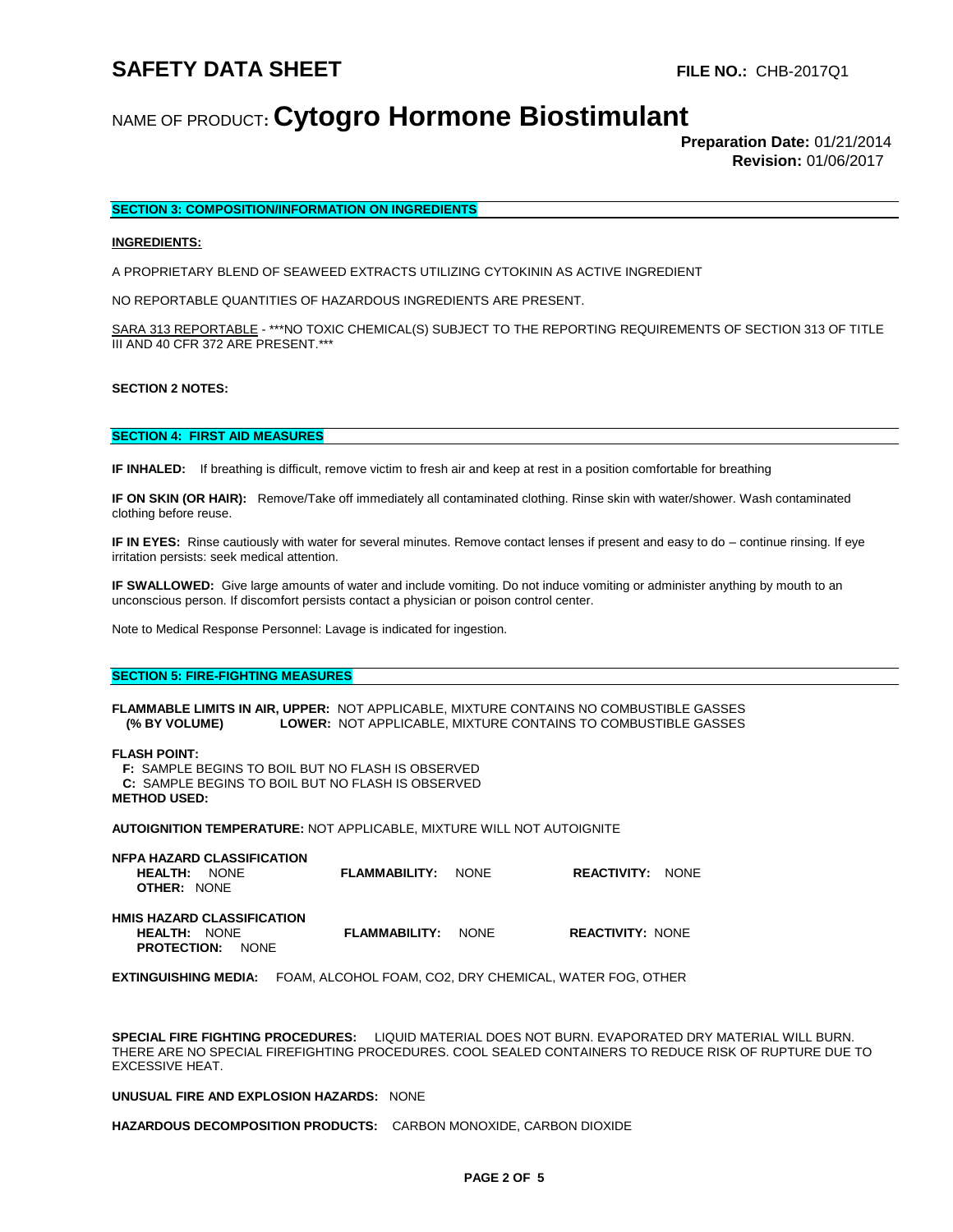# NAME OF PRODUCT**: Cytogro Hormone Biostimulant**

 **Preparation Date:** 01/21/2014 **Revision:** 01/06/2017

### **SECTION 6: ACCIDENTAL RELEASE MEASURES**

**ACCIDENTAL RELEASE MEASURES:** IN CASE MATERIAL IS RELEASED OR SPILLED, FLUSH AND MOP WITH WATER. WASH CONTAMINATED CLOTHING BEFORE REUSE. WASTE DISPOSAL: ON SITE OR IN APPROVED WASTE DISPOSAL FACILITY. DO NOT CONTAMINATE FEED OR FOOD BY STORAGE OR DISPOSAL. OBSERVE ALL FEDERAL, STATE AND LOCAL LAWS.

## **SECTION 7: HANDLING AND STORAGE**

**HANDLING AND STORAGE:** STABLE AT TEMPERATURES BETWEEN 40-95\*F AND UNDER NORMAL LIGHT CONDITIONS. VERY STABLE WHEN KEPT IN CLOSED ORIGINAL CONTAINER IN A COOL PLACE. KEEP FROM FREEZING. DECOMPOSITION MAY OCCUR AT HIGH TEMPERATURES.

**OTHER PRECAUTIONS:** THIS PRODUCT IS FOR TURF, NURSERY, LANDSCAPE, AND HORTICULTURAL USE ONLY AND IS NOT INTENDED FOR OTHER APPLICATIONS. USE NORMAL SAFE HANDLING PROCEDURES AS WITH ALL CHEMICALS. SEE LABEL FOR APPLICATION INSTRUCTIONS AND DIRECTIONS FOR USE.

**SECTION 7 NOTES:** THIS MATERIAL IS BIODEGRADABLE AND NOT CONSIDERED HAZARDOUS. DISPOSE OF IN ACCORDANCE WITH ALL LOCAL, STATE, AND FEDERAL REGULATIONS. REGULATIONS MAY VARY DEPENDING ON JURISDICTION. DO NOT CONTAMINATE FEED OR FOOD BY STORAGE OR DISPOSAL.

## **SECTION 8: EXPOSURE CONTROLS/PERSONAL PROTECTION**

**ENGINEERING CONTROLS:** NONE

**VENTILATION :** RECOMMEND LOCAL EXHAUST WELL VENTILATED

**RESPIRATORY PROTECTION:** NOT REQUIRED

**EYE PROTECTION:** SPLASH PROOF GOGGLES ARE RECOMMENDED WHILE POURING AND HANDLING TO PREVENT EYE CONTACT FROM SPLASH.

**SKIN PROTECTION:** RUBBER GLOVES ARE RECOMMENDED FOR NORMAL CLEANLINESS.

**OTHER PROTECTIVE CLOTHING OR EQUIPMENT:** LONG SLEEVE SHIRT RECOMMENDED. USE COMMON SENSE WHILE OBEYING STANDARD PRACTICES FOR HYGIENE AND CLEANLINESS.

**WORK HYGIENIC PRACTICES:** WASH HANDS BEFORE EATING, SMOKING, OR USING RESTROOM.

**EXPOSURE GUIDELINES:** THIS PRODUCT DOES NOT EMIT ANY FORM OF ENERGY, RADIANT OR OTHERWISE.

## **SECTION 9: PHYSICAL AND CHEMICAL PROPERTIES**

**APPEARANCE:** DARK BROWN VISCOUS LIQUID

**ODOR:** SHARP ORGANIC ODOR

**PHYSICAL STATE:** LIQUID

**pH AS SUPPLIED:** 7.0

**BOILING POINT:** UNKNOWN

**MELTING POINT:** UNKNOWN

**FREEZING POINT:** UNKNOWN

**VAPOR PRESSURE (mmHg):** Unknown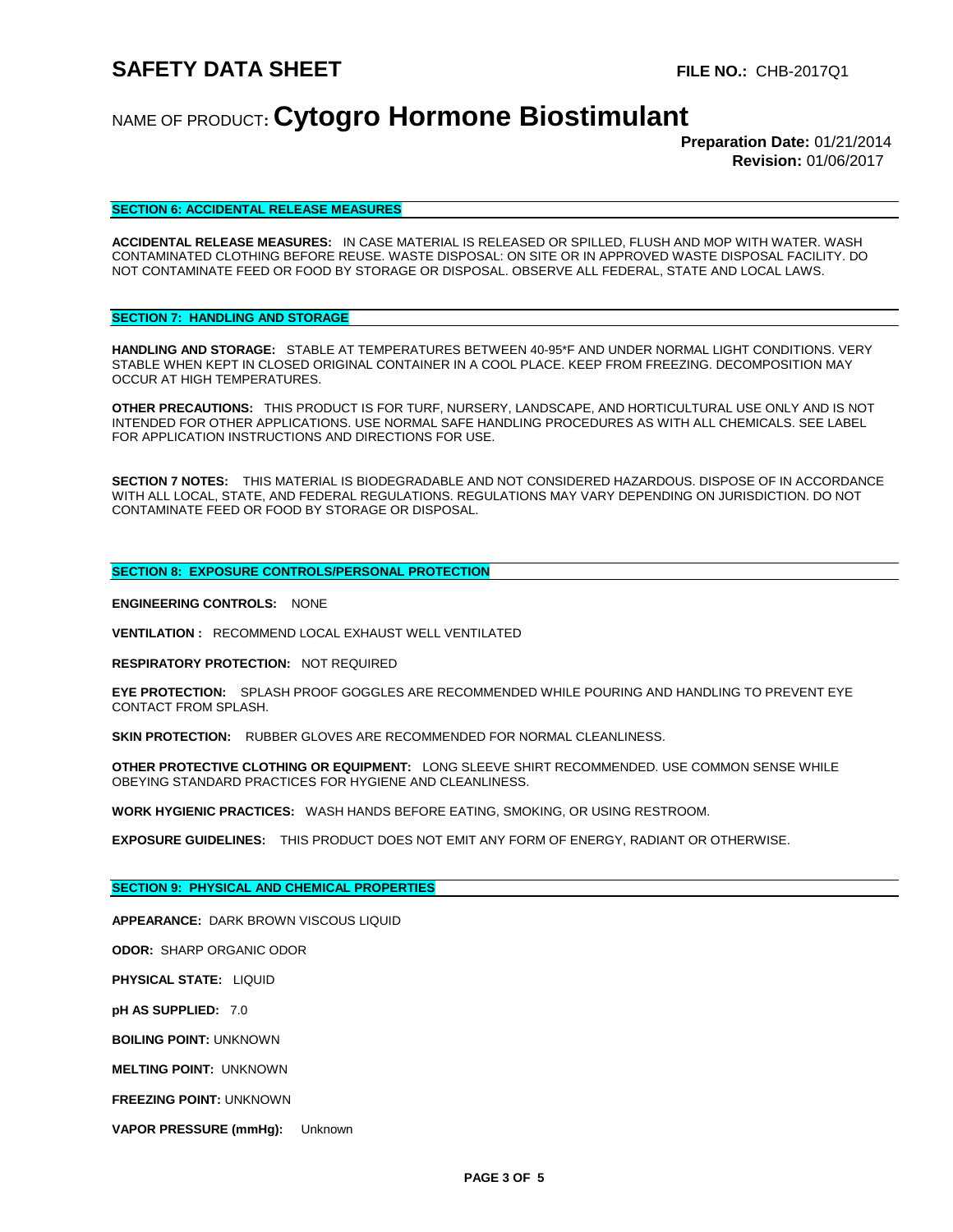# NAME OF PRODUCT**: Cytogro Hormone Biostimulant**

 **Preparation Date:** 01/21/2014 **Revision:** 01/06/2017

**VAPOR DENSITY (AIR = 1):** GREATER THAN 1

**SPECIFIC GRAVITY (H2O = 1):** UNKONWN

**EVAPORATION RATE:** 

**BASIS (=1):** 

**SOLUBILITY IN WATER:** INFINITE

**PERCENT SOLIDS BY WEIGHT**: 0%

**PERCENT VOLATILE:** NO VOLATILITY PRESENT

**VOLATILE ORGANIC COMPOUNDS (VOC):** NONE

**MOLECULAR WEIGHT:** NO DATA PRESENT **VISCOSITY:** NO DATA PRESENT

**SECTION 9 NOTES:**

## **SECTION 10: STABILITY AND REACTIVITY**

**STABILITY:** STABLE

**CONDITIONS TO AVOID (STABILITY):** EXCESSIVE HEAT

**INCOMPATIBILITY (MATERIAL TO AVOID): NONE KNOWN** 

**HAZARDOUS DECOMPOSITION OR BY-PRODUCTS:** NONE KNOWN

**HAZARDOUS POLYMERIZATION:** WILL NOT OCCUR

**CONDITIONS TO AVOID (POLYMERIZATION):** NOT APPLICABLE

## **SECTION 11: TOXICOLOGICAL INFORMATION**

**TOXICOLOGICAL INFORMATION:** THIS PRODUCT IS MANUFACTURED FROM NON-TOXIC INGREDIENTS. NO KNOWN TOXIC EFFECTS BEYOND THAT HEREIN STATED (REVERSIBLE SKIN IRRITATION, ETC.).

### **SECTION 12: ECOLOGICAL INFORMATION**

**ECOLOGICAL INFORMATION:** NO DATA AVAILABLE;

**SECTION 13: DISPOSAL CONSIDERATIONS**

**WASTE DISPOSAL METHOD:** FOLLOW MANUFACTURER DIRECTIONS FOR PRODUCT APPLICATION.

**RCRA HAZARD CLASS:** NOT APPLICABLE

## **SECTION 14: TRANSPORT INFORMATION**

**U.S. DEPARTMENT OF TRANSPORTATION PROPER SHIPPING NAME: Cytogro Hormone Biostimulant HAZARD CLASS: NON-HAZARDOUS, NOT A DOT CONTROLLED MATERIAL ID NUMBER: NOT APPLICABLE PACKING GROUP: LABEL STATEMENT:**